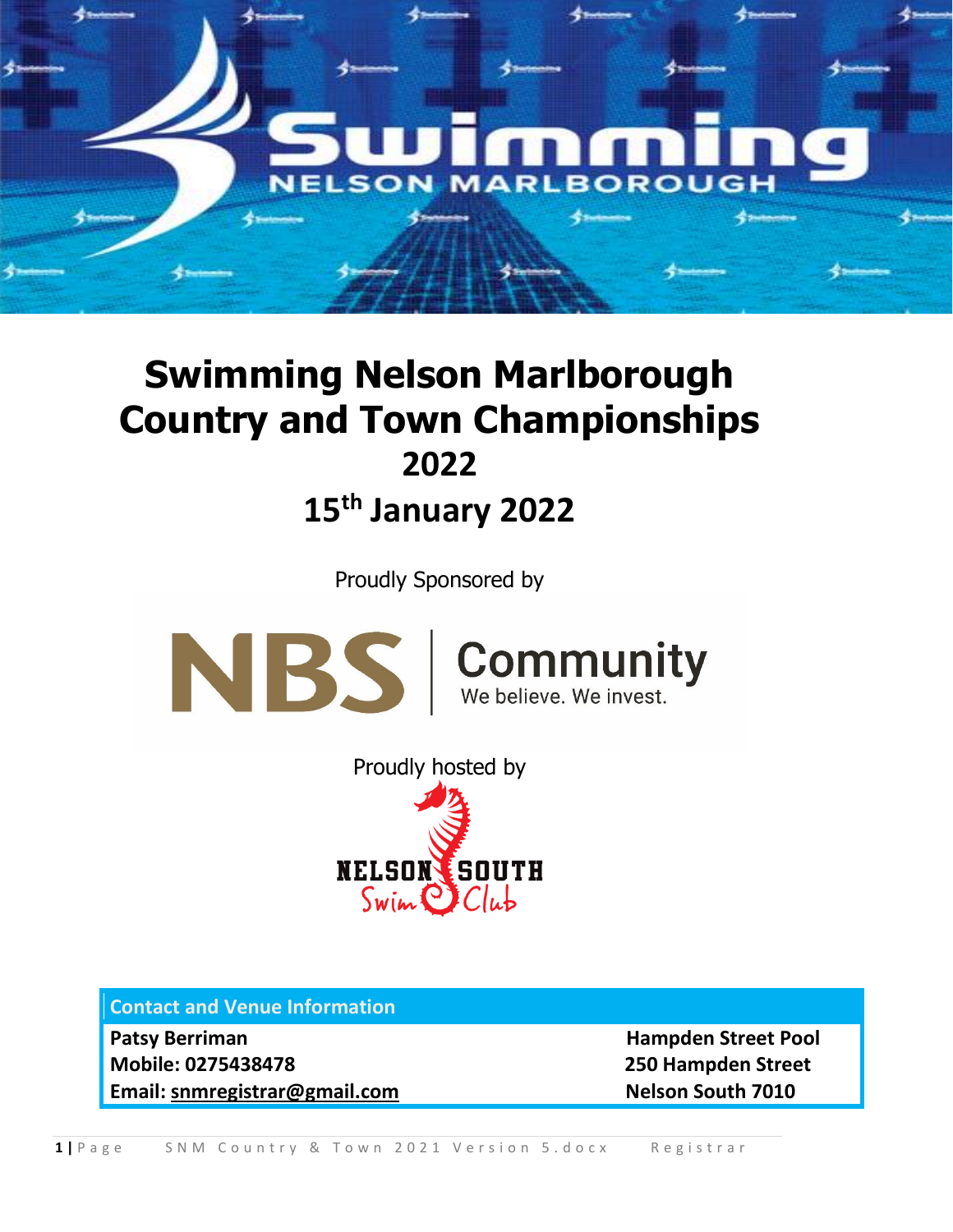# **Entry Information**

This event is open to financially registered (at the time of competition) Swimming NZ competitive members.

All participants must agree to comply with the Sports Anti-Doping Rules and in entering this event, athletes agree to allow photograph, video, multimedia or film likeness taken by accredited photographers to be used for any legitimate purpose by Swimming Nelson Marlborough or others that have been approved by Swimming Nelson Marlborough.

Athletes agree to this event being streamlined live on the SNM Facebook page.

Swimming Nelson Marlborough reserves the right to restrict entries to ensure the timeline is adhered to.

Pool Access is through the main gate. Spectators are not permitted on pool deck and are asked to use the designated seating in the tiered seating to the left of the pool.

### **ENTRY TO HAMPDEN STREET POOL FACILITY IS WITH COVID VACCINE PASS (CVC) FOR ANY PERSON 12.3 years and OVER. THERE WILL BE NO EXCEPTIONS**

#### **COVID 19 Policy**

At any time that the SNM Region is at a Covid alert level that allows a swimming meet to proceed, any attendee, (e.g., swimmer, technical official, parent or relative etc) who in the days preceding the swim meet has a Covid test, and has not received a negative test result, shall be excluded from the competition (and venue) until such time as they receive the negative test result.

Should the venue for the swim meet have more strict conditions to the SNM policy the venue's policy shall take precedence.

This document may be amended, please check our Event Page on the Swimming Nelson Marlborough website to ensure you have the correct version.

#### **Entry Deadline**

Sunday 9th January 2022, at 11.59pm. Late entries will not be accepted. Relay entries close for session one, Tuesday 11<sup>th</sup> January 2022, at 11.59am.

#### **Entry Process**

All entries must be submitted via Fast Lane or the Swimming NZ Database.

#### **Qualification Criteria**

A swimmer may enter a maximum of 7 individual events;

- There are no qualifying times, and
- NT (no times) will be accepted.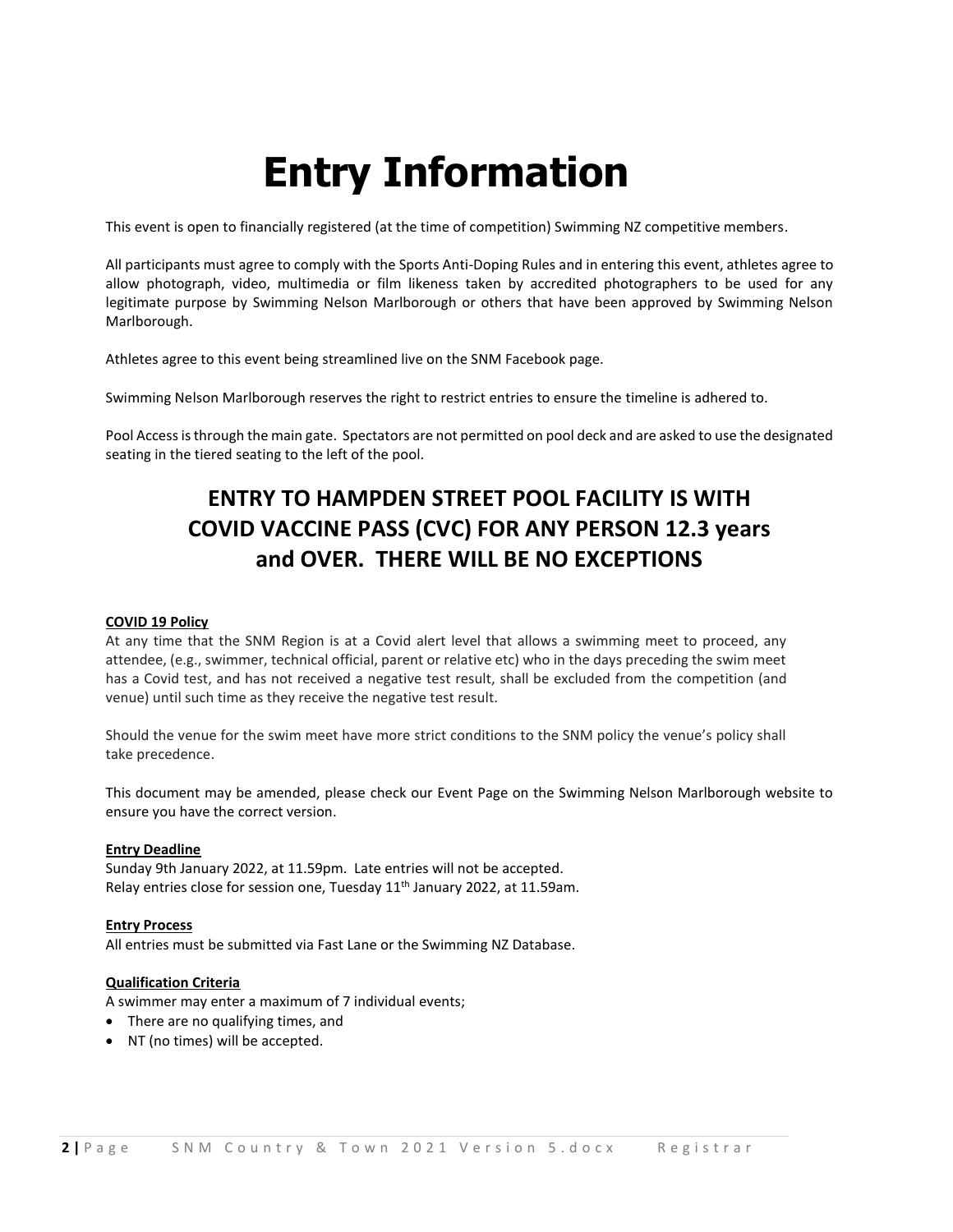#### **Entry Fees**

- Entry fees are \$9.00 per individual event and no charge for relay events, and
- No refunds for any withdrawals will be given once entries close. Medical withdrawals can be considered if a signed doctor's certificate is supplied prior to the commencement of the competition.

#### **Visitors**

Swimmers affiliated to a region other than SNM may enter and compete as visiting swimmers but will not be eligible to win any placing, cup, or title except that, should a visiting swimmer place first, second or third in an event, they will receive a Visitor's ribbon.

#### **The Swimming Nelson Marlborough Country and Town Championships will be swum under Swimming NZ Swimming Rules and Policies with the following specific conditions and criteria.**

#### **General Competition Information**

- Age of competitors is at  $15<sup>th</sup>$  January 2022;
- The meet will be swum in a short course (25m) pool with manual timing.
- Feet first entry into pool for all backstroke events, no swim backs.
- The one start rule will apply.
- Over the top starts will apply.
- After a race has finished, each competitor is to remain in his/her lane until instructed to leave by the Referee's whistle. While exiting the pool, competitors must swim under the lanes ropes and exit at either side of the pool.
- Swimmers aged 12 years and under shall not compete in a technical swimsuit. A technical swimsuit is one that has bonded seams, kinetic tape, or meshed seams - [SNM Technical Swimsuit Policy.](https://www.snm.org.nz/files/SNM_Tech_Suit_Policy-Nov2018.pdf)
- All events will be Mixed Timed Finals resulted to age groups.
- Age groups will be male and female:
	- 10 years and under
	- $\blacksquare$  11-12 years;
	- 13-14 years; and
	- 15 years and over.

Except, the 200m Freestyle, Backstroke, Breaststroke, and IM will be scored as: -

- 12 years and under;
- 13-14 years, and
- 15 years & over.

The 200m Butterfly will be scored as male and female: -

▪ Open

#### **Relays**

- Entrants must have entered, at least one individual event to be eligible;
- Relay entries close for session one Tuesday, 11<sup>th</sup> January 2022 at 11.59am.
- Club points awarded the same as for individual events;
- There is a maximum of three teams per club per relay event;
- Teams for mixed 4x50 relays must have:
	- 1. 10 & under, 11-12: *any combination of boys and girls*
	- 2. 13-14, 15 & Over: *2 or more girls.*
- For mixed relays, a swimmer may 'swim up' to a higher age group but in such case may not compete in another mixed relay of the same type (i.e. freestyle).
- Clubs without sufficient swimmers of required age and gender may combine with another club and may submit entries up to 30 minutes after the previous session. Any such mixed club entries shall be exhibition only and shall not score points.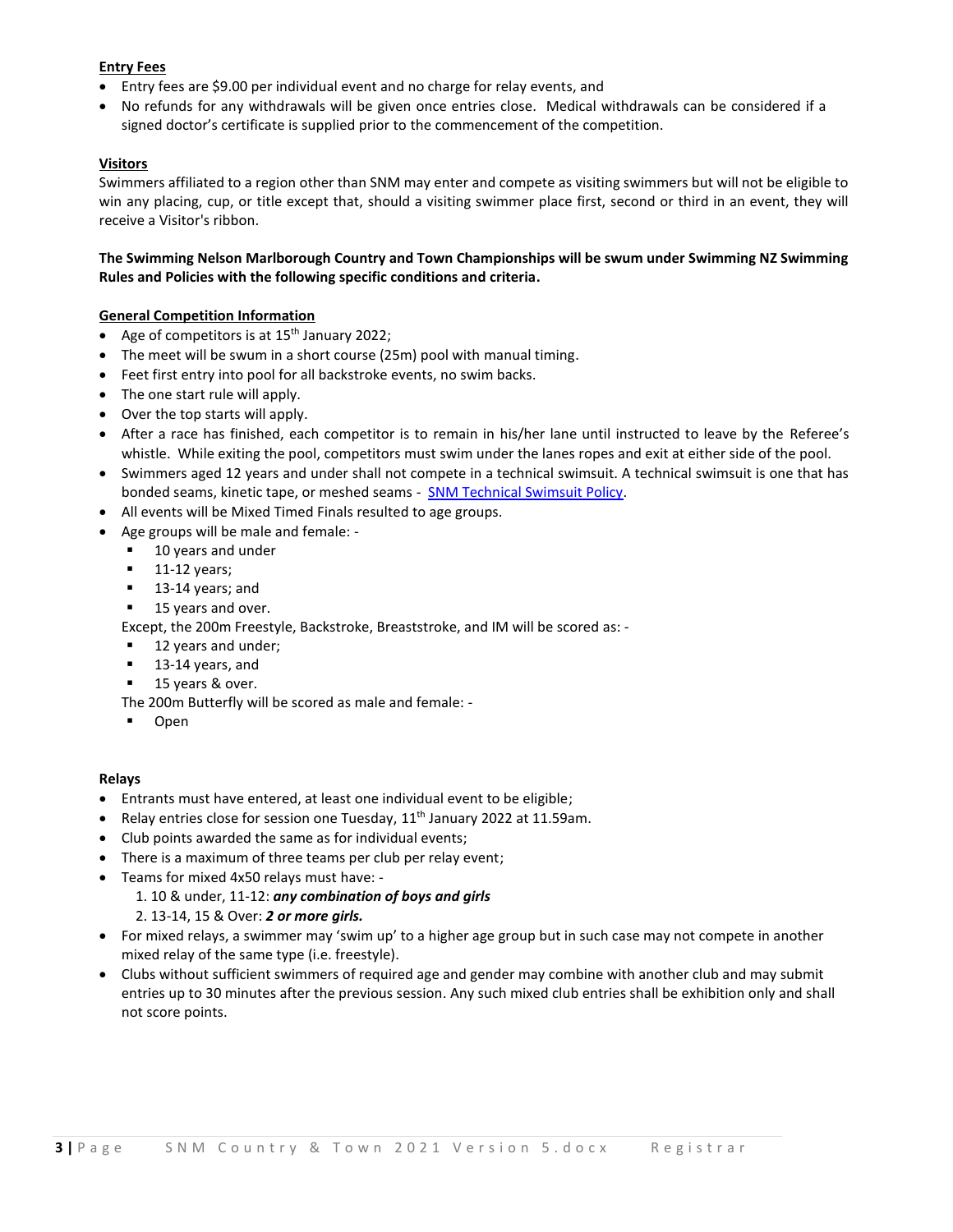#### **Withdrawals**

- Session 1 to be received by Swimming Nelson Marlborough registrar [snmregistrar@gmail.co.nz](mailto:snmregistrar@gmail.co.nz) by midnight Wednesday, 12<sup>th</sup> January 2022;
- Session 2 are to be advised to the recorder by the end of the preceding session;
- Any withdrawals submitted after the above schedule will be subject to Swimming NZ, Withdrawal and Protests, [Policy 008;](https://www.swimming.org.nz/visageimages/Legal%20&%20Governance/Policies/Competition%20and%20Event%20Policies/2019_SNZPolicy_WithdrawsProtests_008.pdf)
- All withdrawals must be in writing on SNZ withdrawal form, available in team managers folder and must be submitted by the team manager. Team managers must remain 30 minutes after end of session for any withdrawals that maybe received by their swimmers. Withdrawals WILL NOT under any circumstance be accepted by parents of swimmers.
- 'No shows' will incur a fine of \$10. Fines must be paid before a swimmer may enter any subsequent SNM meet.

#### **Protests**

- Protests must be submitted to the referee, in writing, on the protest form by the team manager, within 30 minutes following the conclusion of the respective event.
- To be accompanied in cash by the \$50.00 protest fee.
- If conditions causing a potential protest are noted prior to the event a protest must be lodged before the signal to start is given.
- All protests shall be considered by the referee. If the referee rejects the protest, they must state the reasons for their decision.
- The club Team Manager may appeal the rejection to the Jury of Appeal whose decision shall be final. If the protest is rejected, the deposit will be forfeited to Swimming Nelson Marlborough.
- If the protest is upheld the deposit will be returned.

#### **Rewards and Points**

- Ribbons will be awarded to the first, second and third place winners in individual events. Finalist Ribbons will be presented to 4th to 6th place winners to mark their achievements.
- Gold, silver, and bronze medals will be presented to the SNM Country Club swimmers who score the most points in each age group, and to the overall top three swimmers in each age group irrespective of club (visitors not eligible). Scoring will be by the Buchanan Cup point system (SNM Rule T2.5).
- SNM Country Clubs are: Golden Bay, Kaikoura, Motueka, Murchison, and Waimea swimming clubs.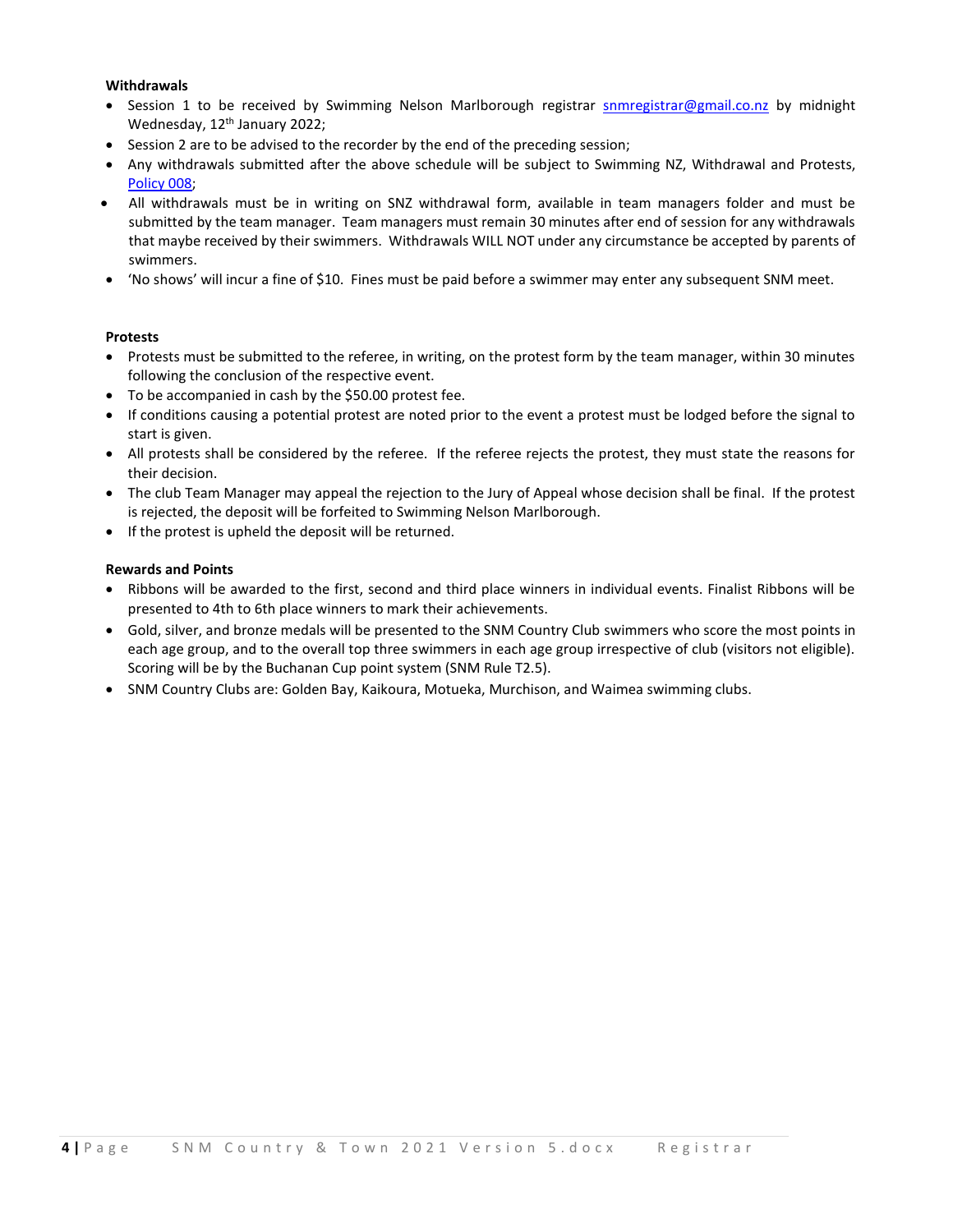| <b>CREST Cup</b>                                                                  | Best overall Country Club - highest points using<br>$\bullet$<br>Buchanan Cup points system.                                                                                                                                                                                                                                                                                                                                                                                                                            |
|-----------------------------------------------------------------------------------|-------------------------------------------------------------------------------------------------------------------------------------------------------------------------------------------------------------------------------------------------------------------------------------------------------------------------------------------------------------------------------------------------------------------------------------------------------------------------------------------------------------------------|
| <b>LIFE MEMBERS Cup</b><br>(Presented by Ted Hockey in 1982)<br>Awarded annually. | Best overall Country Club Swimmer competing<br>$\bullet$<br>in the SNM Country and Town Club<br>Championships.<br>Based on points for finals of individual events<br>$\bullet$<br>scored using Hy-tek single year age group<br>points.<br>Events where swimmers swim up an age group<br>will not be counted.<br>Contenders must complete events in all four<br>strokes (medley not counted as a stroke).<br>Winner shall be the swimmer with the highest<br>$\bullet$<br>total Hy-tek points from their top six events. |
| <b>Ivon Clemett Cup</b>                                                           | Best Overall Town Club - highest points using<br>$\bullet$<br>Buchanan Cup Points system.                                                                                                                                                                                                                                                                                                                                                                                                                               |
| <b>Eric Peterson Cup</b>                                                          | Best overall Town Club Swimmer competing in<br>$\bullet$<br>the SNM Country and Town Club<br>Championships.<br>Based on points for finals of individual events<br>$\bullet$<br>scored using Hy-tek single year age group<br>points.<br>Events where swimmers swim up an age group<br>will not be counted.<br>Contenders must complete events in all four<br>$\bullet$<br>strokes (medley not counted as a stroke).<br>Winner shall be the swimmer with the highest<br>total Hy-tek points from their top six events.    |

| JR Buchanan Points System |            |                   |            |             |
|---------------------------|------------|-------------------|------------|-------------|
| Place                     | 6 Placings | <b>7 Placings</b> | 8 Placings | 10 Placings |
|                           | 16         | 22                | 28         | 28          |
|                           | 11         | 16                | 22         | 22          |
|                           |            | 11                | 17         | 17          |
|                           | 4          |                   | 13         | 13          |
|                           |            |                   | 10         | 10          |
|                           |            |                   | 8          | ጸ           |
|                           |            |                   | 6          | n           |
|                           |            |                   |            |             |
|                           |            |                   |            |             |
| 10                        |            |                   |            |             |

#### **Presentation Ceremonies**

- All ribbons will be available for collection from the recorders desk, by Team Mangers.
- Medal Ceremony will take place at the end of Session 2 on the grassy area to the right of the pool facility.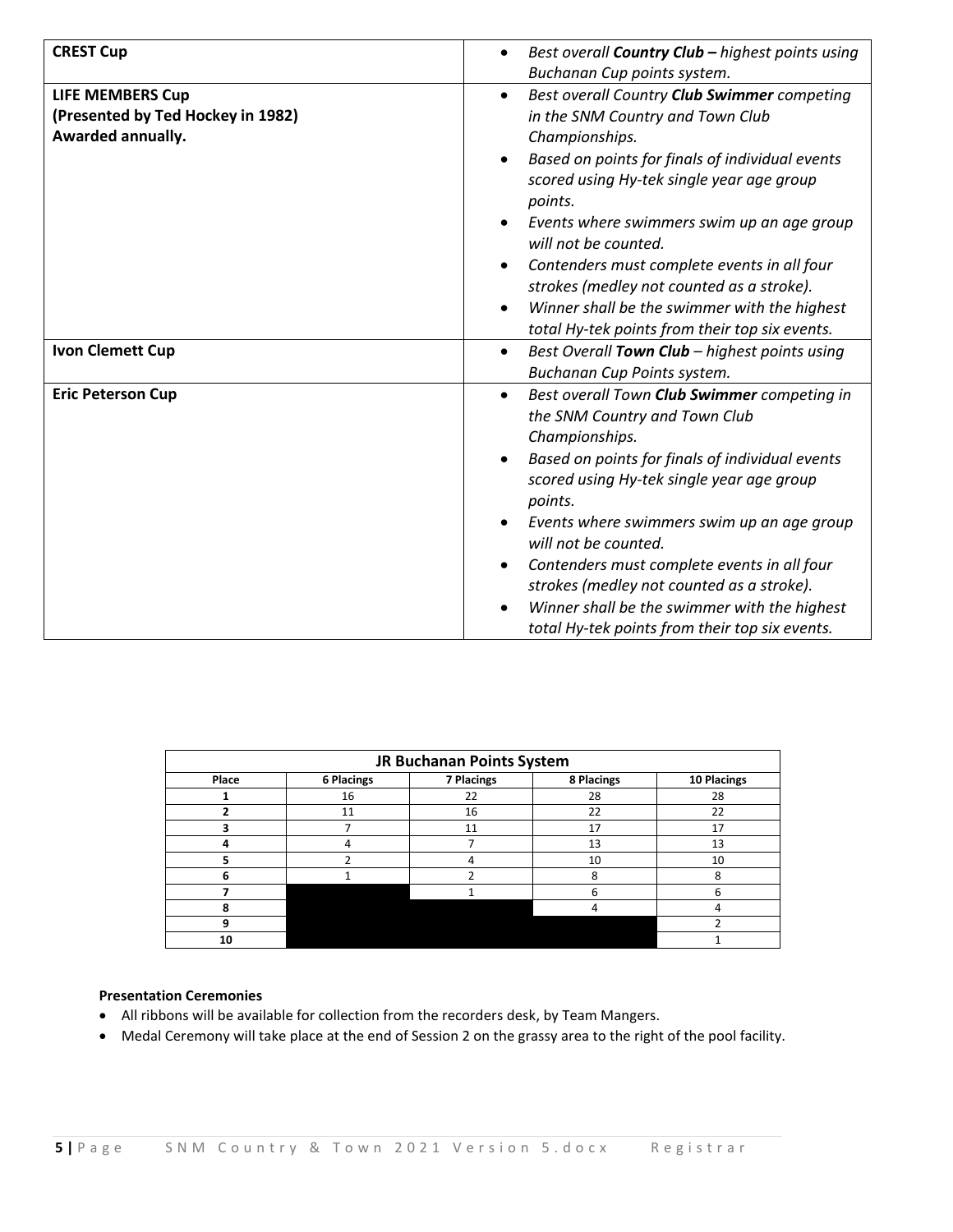#### **GENERAL ATHLETE INFORMATION**

#### **Session Times**

Warm Up at 8.30am November 2012 12:00 November 2012 12:00 November 2012 12:00 November 2013 12:00 November 201 Racing starts 9.30am **Racing starts 4.00pm** Racing starts 4.00pm

Session 1 – Saturday Morning Session 2 – Saturday Afternoon

#### **Strapping**

Athletes with strapping must provide documentation from a relevant registered health practitioner or physiotherapist and be reviewed by the Technical Director prior to swimming. Any Athlete with such documentation will not be permitted to swim whilst wearing the strapping.

#### **Seating**

- No athlete, manager or coach is to stand and/or sit on the pool deck during the competition sessions, use the seating available on the tiered seating to the far side of the pool.
- Spectator seating is available to the left of the pool, next to the changing sheds. No spectators to be seated with teams.

#### **Warm-up Procedure**

- Warm up is to be conducted followin[g SNM warm up procedures.](https://www.snm.org.nz/files/Warmup_Procedures_for_All_Pools_in_NM_-June_2017.pdf)
- Warm up commences sixty (60) minutes prior to the start of each session.
- There are no warm down lanes available until after each session finishes.

#### **Marshalling Process**

- Located at the far side of the tots and toddlers' pool.
- Only SNM appointed marshal and athletes to be present at marshalling.
- Athletes are to marshal 6 races prior to 50m events and 4 races prior to their event for all other events and remain in the marshalling area.
- All team members are required to marshal for relay events.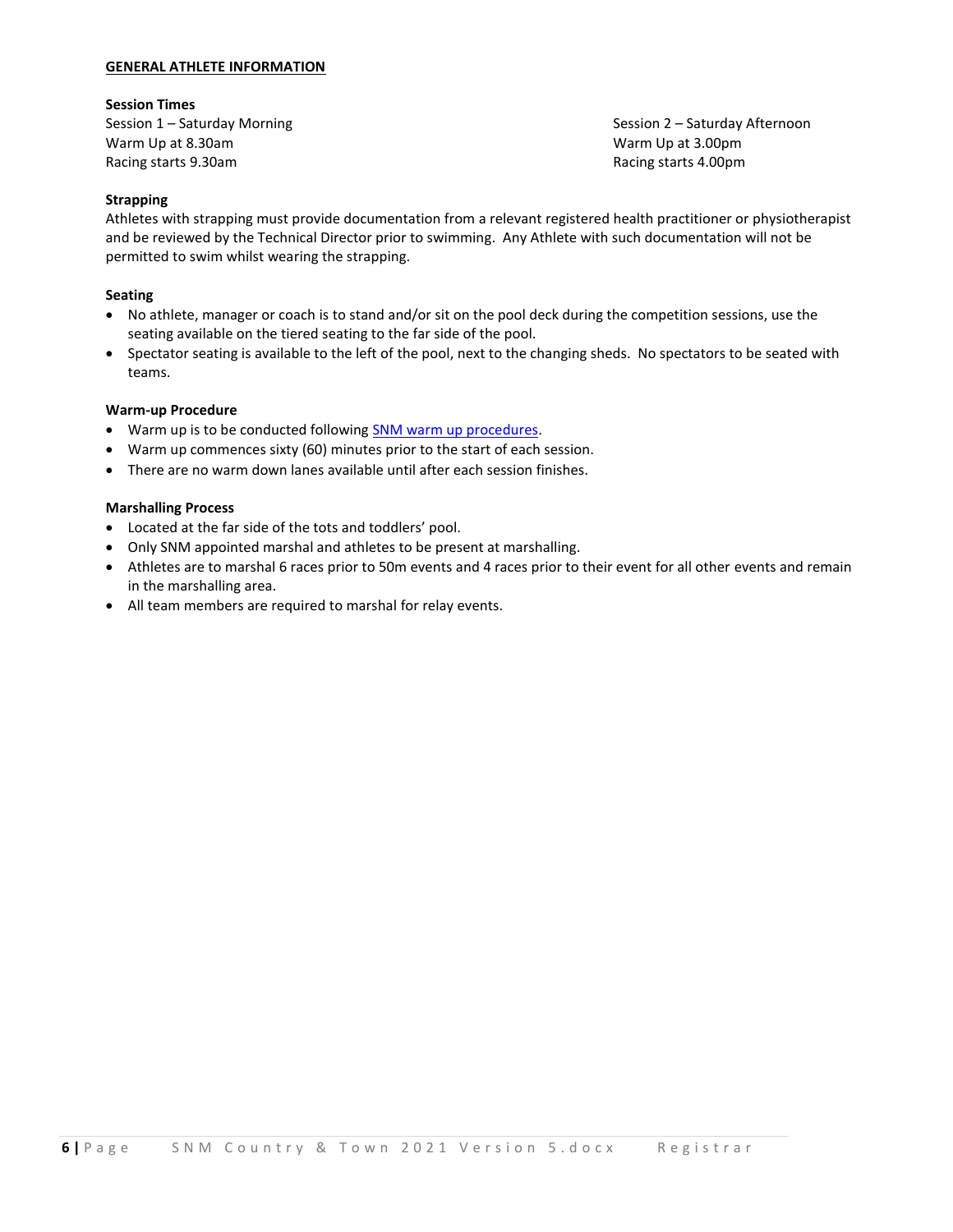#### **TECHNICAL OFFICIALS AND VOLUTEERS**

Swimming Nelson Marlborough will endeavour to obtain the necessary number of technical officials, but the number on pool deck may be more or less, than the requirement set out in Swimming NZ approved criteria.

#### **Notice of availability**

- All competitors must provide one volunteer for this meet. Duty Sheet will be forwarded separate to this document, by host club.
- The competition status designated (previously known as approved), or Development (previously known as nonapproved), will be determined not less than twenty-four (24) hours prior to the commencement of the competition.

#### **Officials Meeting**

• Will be held 15 minutes prior to commencement of each session, beside the recorder's office.

#### **General Information**

- Light nibbles will be provided during the event.
- Bring your own water bottle.
- All technical officials and admin team to wear white shirts.

#### **TEAM MANAGEMENT INFORMATION**

Club folders are found at the Recorders Office.

#### **Accreditation**

- All coaches **MUST** be police vetted with results accessible within the Swimming NZ Database.
- Minimum category for Coaches to access the pool deck is 'Volunteer Coach', whereas the minimum category for Team Managers is 'Volunteer'.

#### **Meeting**

- Held on **Saturday 15th January 2022, beside the Recorders office at 8.30am.**
- Team Managers will be given a brief run-down of meet activities, expectations of athletes and clubs and general delivery of the meet.
- Each club must have at least **one representative at the meeting to ensure all information** is delivered back to the team.

#### **Competition Programme**

• Available for viewing and printing (if you wish) on SNM Meet Page, no later than Thursday 13<sup>th</sup> January 2022.

#### **Disqualifications**

- Disqualifications will be announced (when possible).
- A copy of the disqualification form will be handed to team managers.

#### **Results**

- Will be posted as soon as possible on the back wall on exterior of boys changing rooms.
- Swimming Nelson Marlborough will have live results via Meet Mobile.
- Session results will be published on the SNM Meet web page at the conclusion of the event.

#### **Timelines**

- Timelines will be included in the Competition Programme.
- Times shown are approximate and races may start before or after the times indicated.
- It is the team managers responsibility to have their athletes at marshalling at the appropriate time (i.e., 4 heats before a swimmer's scheduled race).